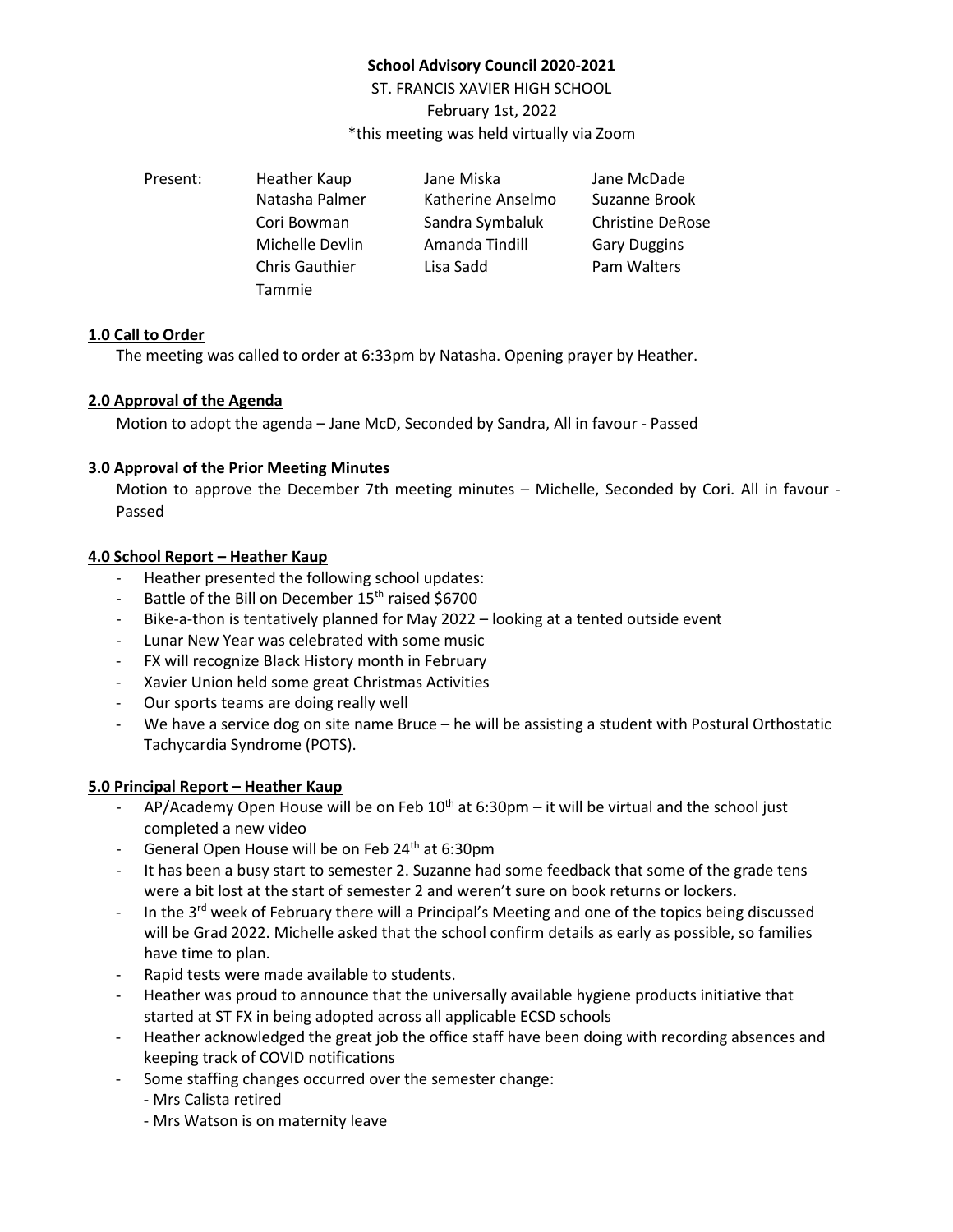- Welcome to Mr Darby (Math), Ms. Nordhagen (Science), Ms. Milne (Sports Med, Science), Ms. Flores Zavala (Spanish/foods) and Mr. Owolabi (Student Services)

#### **6.0 New Business**

- Chris Gauthier reached out to Jane Miska asking if we could organize something to recognize the teachers. Chris attended the meeting and presented her ideas to the group. It was decided that we would do anther note writing campaign plus ask for XU's input on any other ideas. Michelle will reach out to XU and contact BonTon Bakery regarding a treat for the staff. *After meeting additions*: An e-mail thread was created and it has since been decided that Feb 25<sup>th</sup> will be Thank a Teacher/ Staff Member Day at FX - notes will be given out, thank-you posters will be hung up the night before, staff will receive a cookie (courtesy of BonTon Bakery) and a mental health megaphone (courtesy of Creating People Power). Students will be encouraged to say a verbal "thank-you" to their teachers/staff members throughout the day.

> Next meeting is on April 5th at 6:30pm **Meeting adjourned at 7:24pm by Natasha Palmer Meeting minutes prepared by Jane Miska**